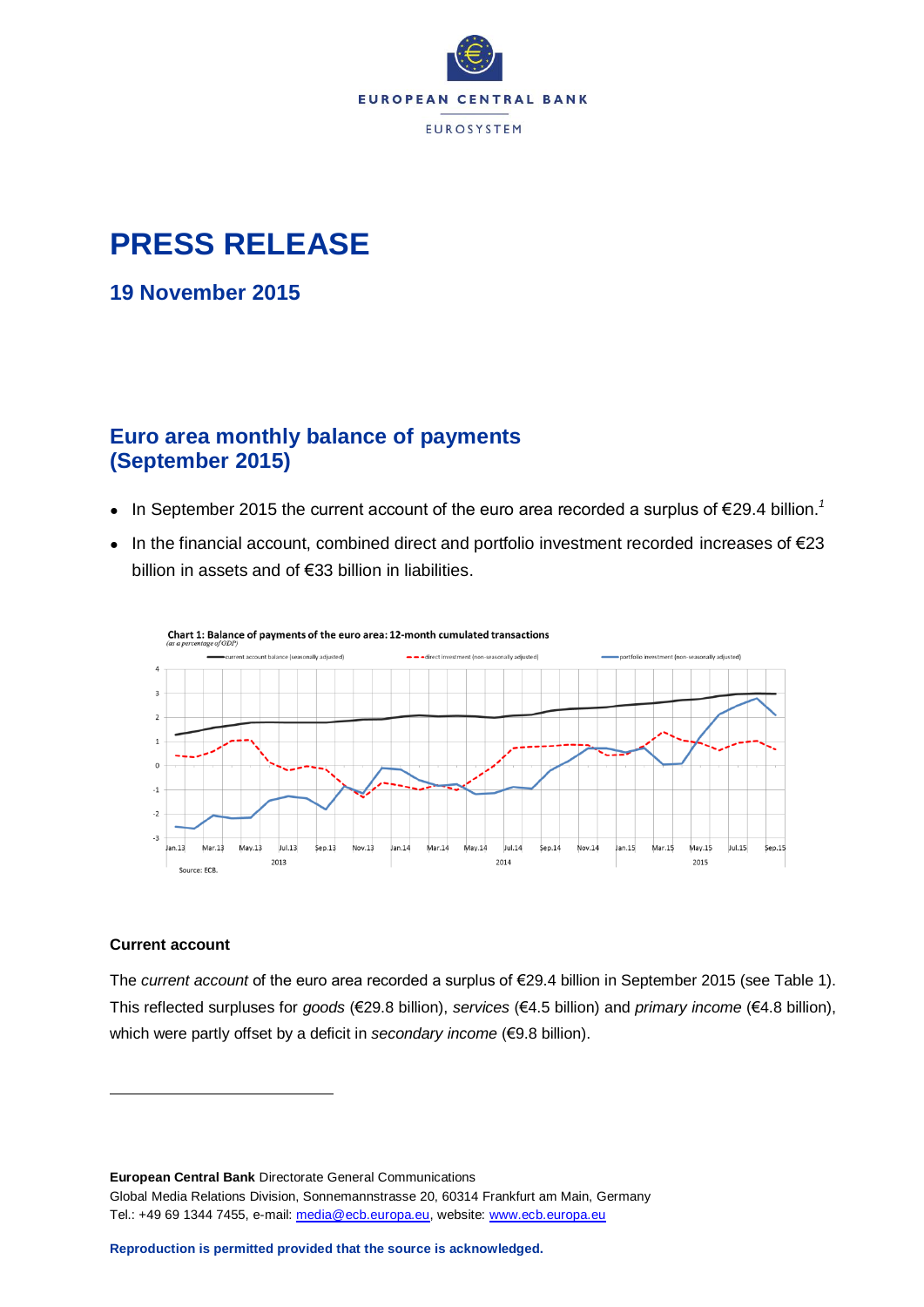The 12-month cumulated *current account* for the period ending in September 2015 recorded a surplus of €303.5 billion (3.0% of euro area GDP), compared with a surplus of €229.3 billion (2.3% of euro area GDP) for the 12 months to September 2014 (see Table 1 and Chart 1). The increase in the *current account* surplus was largely due to an increase in the surplus for *goods* (from €231.8 billion to €312.4 billion) and, to a lesser extent, to an increase in the surplus for *primary income* (from €57.4 billion to €67.2 billion). These were partly offset by a decrease in the surplus for *services* (from €75.4 billion to €58.5 billion).

#### **Financial account**

In September 2015, *combined direct and portfolio investment* recorded increases of €23 billion in assets and of €33 billion in liabilities (see Table 2).

Euro area residents recorded an increase of €30 billion in *direct investment* assets, due to an increase in both *equity* (€20 billion) and *debt instruments* (€10 billion). *Direct investment* liabilities increased by €56 billion, also on account of increases in both *equity* (€22 billion) and *debt instruments* (€35 billion).

As regards *portfolio investment* assets, euro area residents made net sales of foreign securities in a total amount of €7 billion, owing to net sales of *equity* (€14 billion), partially compensated for by net acquisitions of *debt securities* (€7 billion). Transactions in foreign *debt securities* also show a change in the maturity preferences of resident investors, reflected in net purchases of *long-term debt securities* (€29 billion) and net sales of s*hort-term debt securities* (€22 billion). The decrease of €23 billion in euro area *portfolio investment* liabilities was due to net sales/amortisations of *long-term* and *short-term debt securities* (€18 billion and €5 billion, respectively).

The euro area net *financial derivatives* account (assets minus liabilities) recorded negative net flows of €6 billion.

*Other investment* recorded decreases of €71 billion in assets and of €91 billion in liabilities. The decrease in assets was mainly driven by the *MFIs (excluding the Eurosystem)* sector (€88 billion), partly offset by increases in *other sectors* (€13 billion) and in the *Eurosystem* (€4 billion). The decrease in liabilities was also explained by developments in the *MFIs (excluding the Eurosystem)* sector (€114 billion), which were partly offset by increases in the *Eurosystem* (€19 billion) and in *other sectors* (€4 billion).

The [Eurosystem's stock of](http://www.ecb.europa.eu/stats/external/reserves/html/index.en.html) *reserve assets* increased by €7 billion in September 2015 (to €644 billion). This was explained by net acquisitions of reserve assets (€8 billion), which were partially compensated for by negative revaluations of gold prices (€2 billion).

In the 12 months to September 2015 *combined direct and portfolio investment* recorded cumulated increases of €769 billion in assets and €487 billion in liabilities, compared with increases of €729 billion and €666 billion respectively in the 12 months to September 2014. This resulted from an increase in the *direct investment* activity of both euro area residents abroad and non-residents in the euro area,

**European Central Bank** Directorate General Communications Global Media Relations Division, Sonnemannstrasse 20, 60314 Frankfurt am Main, Germany Tel.: +49 69 1344 7455, e-mail: [media@ecb.europa.eu,](mailto:media@ecb.europa.eu) website: [www.ecb.europa.eu](http://www.ecb.europa.eu/)

**Reproduction is permitted provided that the source is acknowledged.**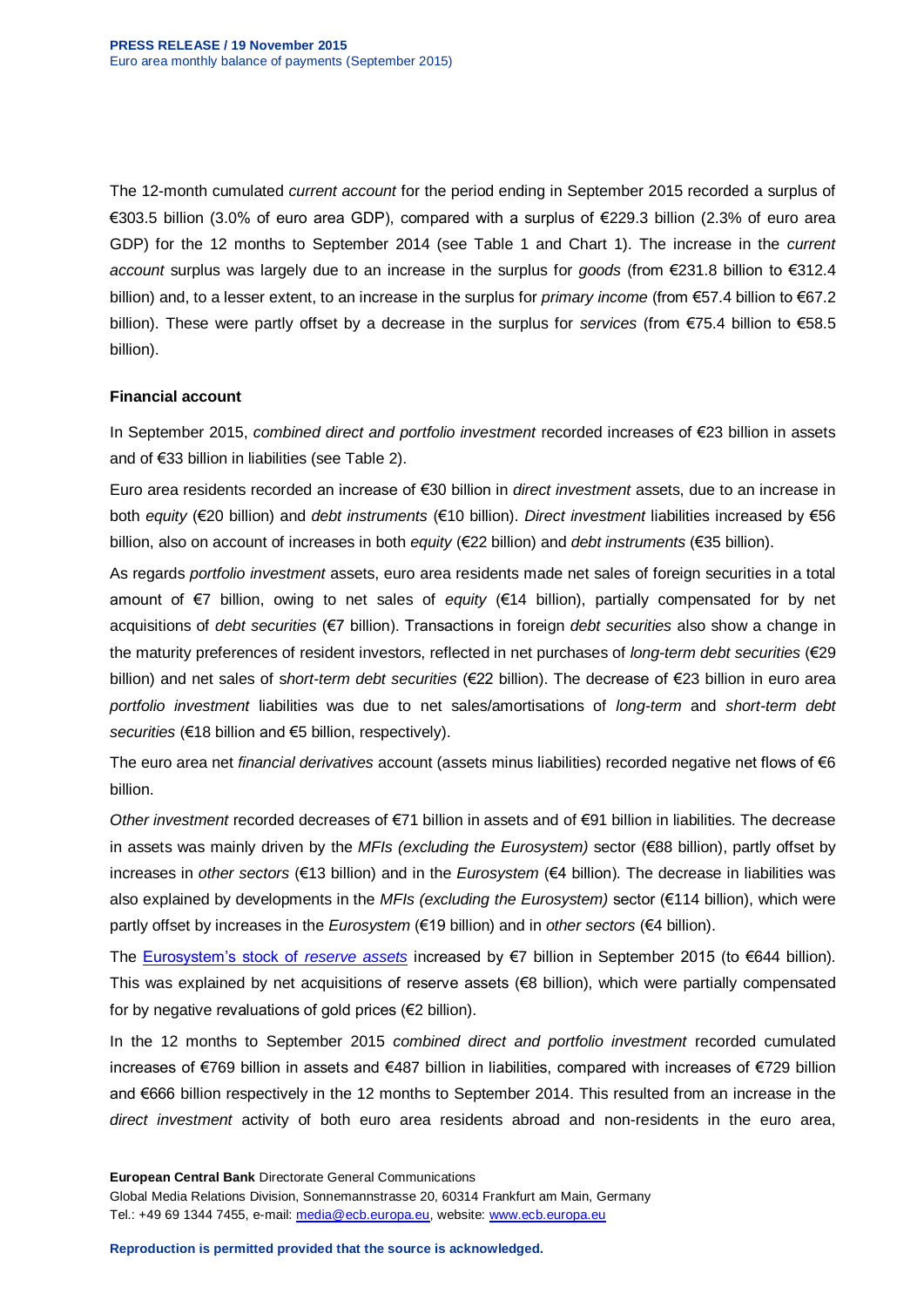recording an increase in assets from €332 billion to €406 billion, and an increase in liabilities from €250 billion to €337 billion.

The activity in *portfolio investment* showed a different tendency. While the net acquisition of foreign *securities* by euro area residents was somewhat reduced (from €397 billion to €363 billion), the level is still high and mostly due to increases in net purchases of *long-term debt securities* (from €176 billion to €352 billion). On the liability side*,* non-residents have decreased their acquisitions of euro area securities (from €416 billion to €150 billion), particularly as regards *debt securities,* where they have switched from net purchases (€115 billion) to net sales/amortisations (€57 billion).

According to the monetary presentation of the balance of payments, the [net external assets](http://sdw.ecb.europa.eu/reports.do?node=100000217) of euro area MFIs decreased by  $\epsilon$ 5 billion in the 12 months to September 2015, compared with an increase of  $\epsilon$ 260 billion in the preceding 12-month period. This development in MFIs' net external assets continued primarily to reflect a surplus, of €290 billion, in the *current and capital account* balance, which has in the last 12 months been more than offset by, among other things, a shift from net purchases by non-residents of *debt securities* issued by euro area non-MFI residents (€91 billion) to net sales/amortisations (€5 billion).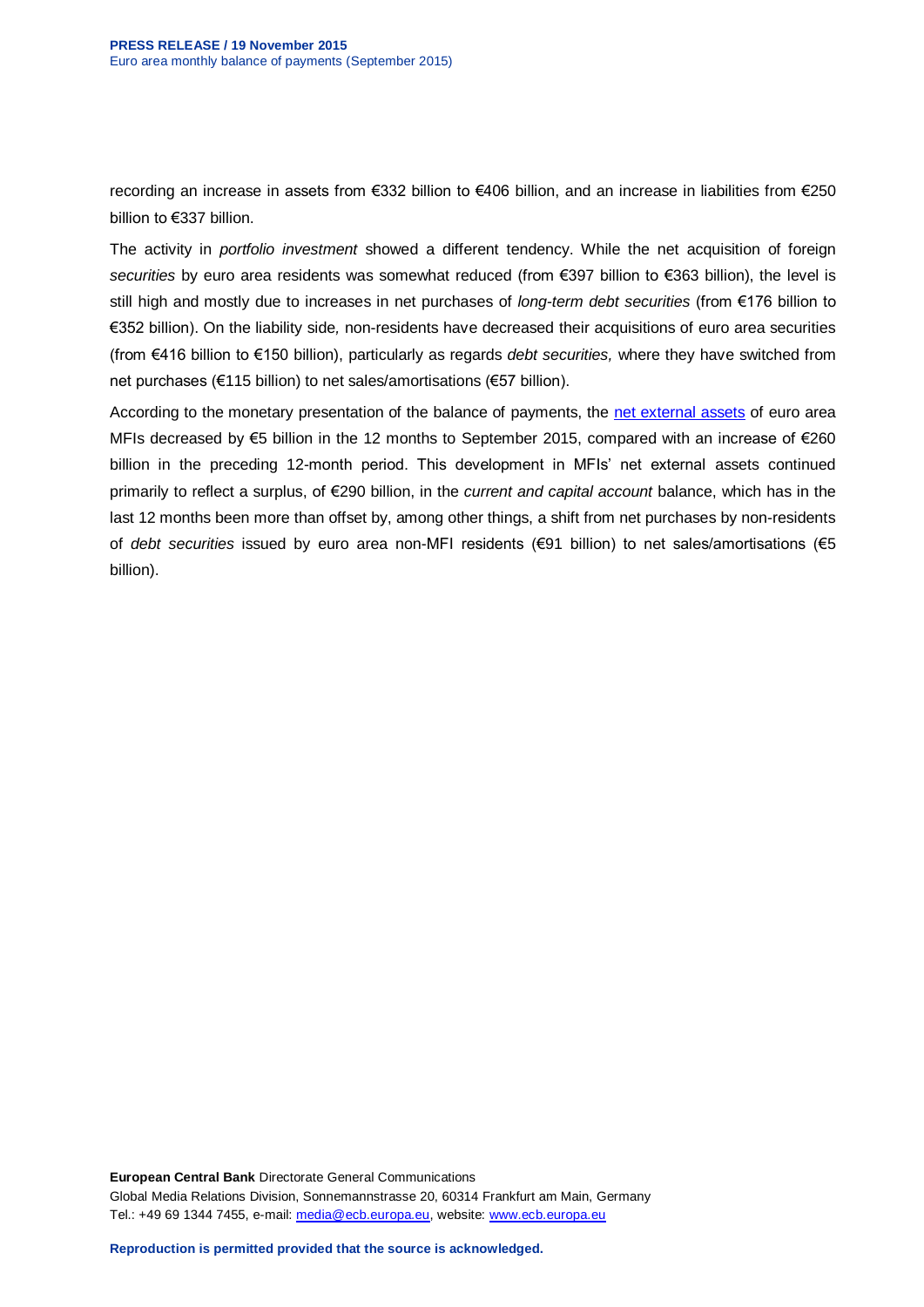#### **Data revisions**

This press release incorporates revisions for July and August 2015. These revisions have not significantly altered the figures previously published.

#### **Additional information**

- Time series data: [ECB's Statistical Data Warehouse \(SDW\)](http://sdw.ecb.europa.eu/browse.do?node=2018790)
- Methodological information: [ECB's website](http://www.ecb.europa.eu/stats/external/balance/html/index.en.html)
- [Monetary presentation of the balance of payments](http://sdw.ecb.europa.eu/reports.do?node=100000217)
- [Next press releases:](https://www.ecb.europa.eu/press/calendars/statscal/ext/html/stprbp.en.html)
	- o Monthly balance of payments: **18 December 2015** (reference data up to October 2015);
	- o Quarterly balance of payments and international investment position: **13 January 2016** (reference data up to the third quarter of 2015).

#### **Annexes**

- Table 1: Current account of the euro area
- Table 2: Balance of payments of the euro area

#### **For media queries, please contact Rocío González, tel.: +49 69 1344 6451.**

#### **Notes:**

[1] References to the current account are always to data that are seasonally and working day-adjusted, unless otherwise indicated, whereas references to the capital and financial accounts are to data that are neither seasonally nor working day-adjusted.

**European Central Bank** Directorate General Communications Global Media Relations Division, Sonnemannstrasse 20, 60314 Frankfurt am Main, Germany Tel.: +49 69 1344 7455, e-mail: [media@ecb.europa.eu,](mailto:media@ecb.europa.eu) website: [www.ecb.europa.eu](http://www.ecb.europa.eu/)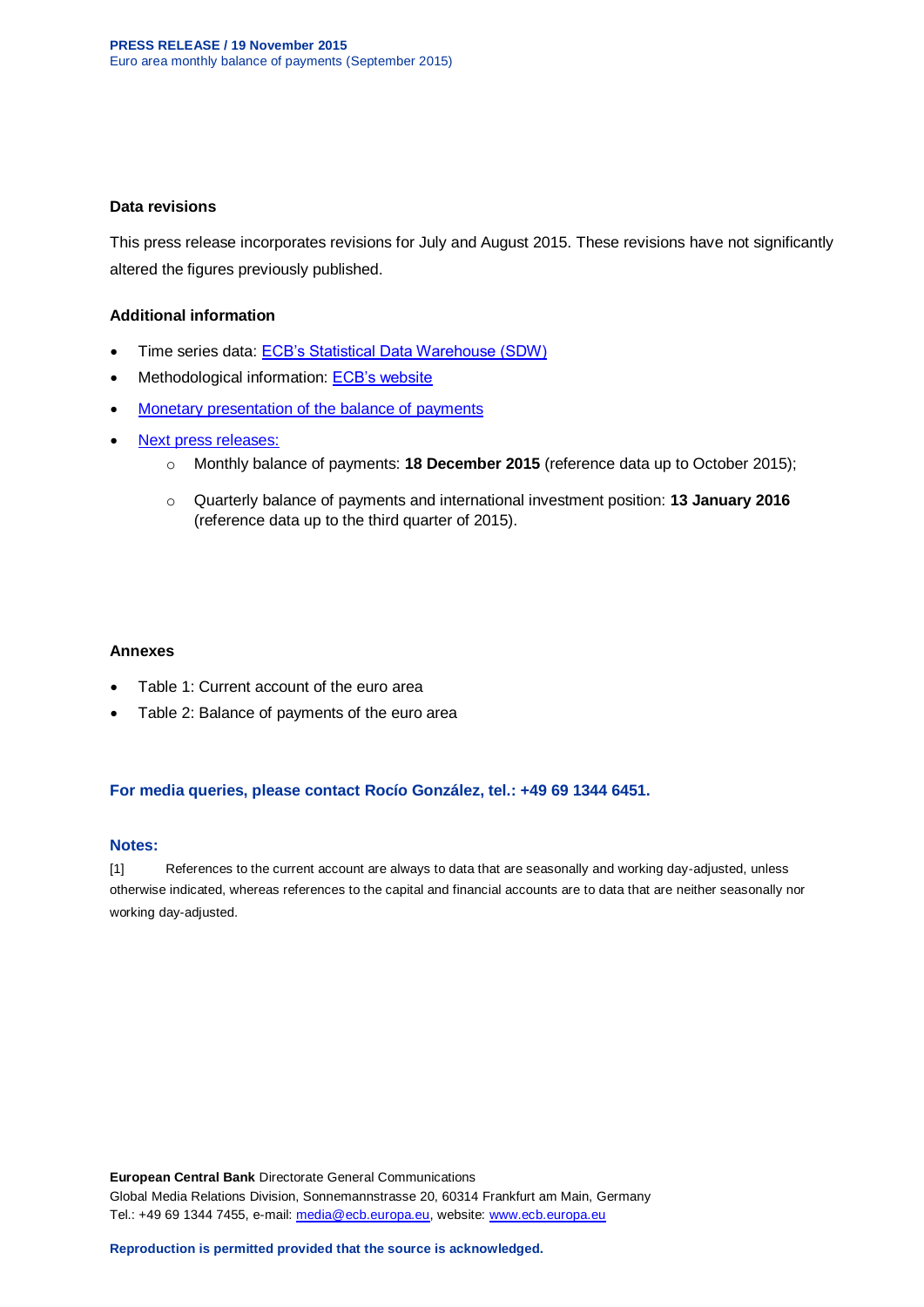### **Table 1: Current account of the euro area**

#### (EUR billions unless otherwise indicated; transactions; working day and seasonally adjusted data)

|                                  | <b>Cumulated figures</b><br>for the 12-month<br>period ending | 2014      |        |         |         | 2015    |         |         |         |         |         |        |         |         |        |
|----------------------------------|---------------------------------------------------------------|-----------|--------|---------|---------|---------|---------|---------|---------|---------|---------|--------|---------|---------|--------|
|                                  | Sep. 2014                                                     | Sep. 2015 | Sep.   | Oct.    | Nov.    | Dec.    | Jan.    | Feb.    | Mar.    | Apr.    | May     | June   | July    | Aug.    | Sep.   |
| <b>CURRENT</b><br><b>ACCOUNT</b> | 229.3                                                         | 303.5     | 29.4   | 24.7    | 21.5    | 23.7    | 30.6    | 26.2    | 24.3    | 27.2    | 24.9    | 26.9   | 25.4    | 18.7    | 29.4   |
| Memo: as a percentage of GDP     | 2.3                                                           | 3.0       |        |         |         |         |         |         |         |         |         |        |         |         |        |
| Credit                           | 3,379.7                                                       | 3,506.1   | 291.0  | 288.2   | 286.8   | 289.2   | 287.6   | 290.8   | 297.1   | 298.2   | 297.6   | 295.3  | 295.5   | 288.7   | 291.0  |
| <b>Debit</b>                     | 3,150.4                                                       | 3,202.6   | 261.6  | 263.6   | 265.3   | 265.5   | 257.1   | 264.6   | 272.8   | 271.1   | 272.6   | 268.4  | 270.1   | 269.9   | 261.6  |
| Goods                            | 231.8                                                         | 312.4     | 26.0   | 25.8    | 23.2    | 25.5    | 28.3    | 26.4    | 21.2    | 27.2    | 26.6    | 28.5   | 27.8    | 22.1    | 29.8   |
| Credit (exports)                 | 1,957.5                                                       | 2,057.3   | 170.8  | 170.3   | 168.1   | 170.2   | 168.5   | 171.1   | 172.4   | 174.9   | 174.7   | 175.3  | 173.8   | 166.9   | 171.0  |
| Debit (imports)                  | 1,725.7                                                       | 1,744.9   | 144.8  | 144.5   | 144.9   | 144.7   | 140.2   | 144.7   | 151.2   | 147.7   | 148.1   | 146.8  | 146.0   | 144.9   | 141.2  |
| <b>Services</b>                  | 75.4                                                          | 58.5      | 5.8    | 5.7     | 5.1     | 4.0     | 5.4     | 5.5     | 4.2     | 4.7     | 6.1     | 4.9    | 3.9     | 4.5     | 4.5    |
| Credit (exports)                 | 686.8                                                         | 736.1     | 58.7   | 59.2    | 59.9    | 60.1    | 60.5    | 61.6    | 62.1    | 61.7    | 63.0    | 62.0   | 62.0    | 62.6    | 61.4   |
| Debit (imports)                  | 611.4                                                         | 677.6     | 52.9   | 53.5    | 54.8    | 56.2    | 55.0    | 56.1    | 57.9    | 57.0    | 56.9    | 57.1   | 58.1    | 58.1    | 56.8   |
| <b>Primary income</b>            | 57.4                                                          | 67.2      | 7.4    | 3.8     | 5.6     | 6.1     | 7.7     | 5.9     | 10.1    | 7.1     | 4.0     | 3.3    | 4.8     | 3.8     | 4.8    |
| Credit                           | 641.9                                                         | 610.6     | 53.4   | 50.5    | 50.9    | 50.8    | 50.1    | 49.5    | 54.1    | 53.1    | 50.4    | 49.1   | 51.4    | 50.0    | 50.7   |
| <b>Debit</b>                     | 584.5                                                         | 543.4     | 46.0   | 46.7    | 45.3    | 44.7    | 42.5    | 43.6    | 44.0    | 46.0    | 46.4    | 45.8   | 46.5    | 46.2    | 45.9   |
| Secondary income                 | $-135.4$                                                      | $-134.6$  | $-9.8$ | $-10.6$ | $-12.4$ | $-11.9$ | $-10.8$ | $-11.7$ | $-11.2$ | $-11.9$ | $-11.8$ | $-9.9$ | $-11.0$ | $-11.6$ | $-9.8$ |
| Credit                           | 93.4                                                          | 102.0     | 8.2    | 8.2     | 8.0     | 8.1     | 8.5     | 8.5     | 8.6     | 8.4     | 9.4     | 8.9    | 8.4     | 9.2     | 7.9    |
| Debit                            | 228.7                                                         | 236.6     | 18.0   | 18.8    | 20.4    | 20.0    | 19.3    | 20.2    | 19.8    | 20.3    | 21.2    | 18.7   | 19.4    | 20.8    | 17.7   |

Source: ECB.